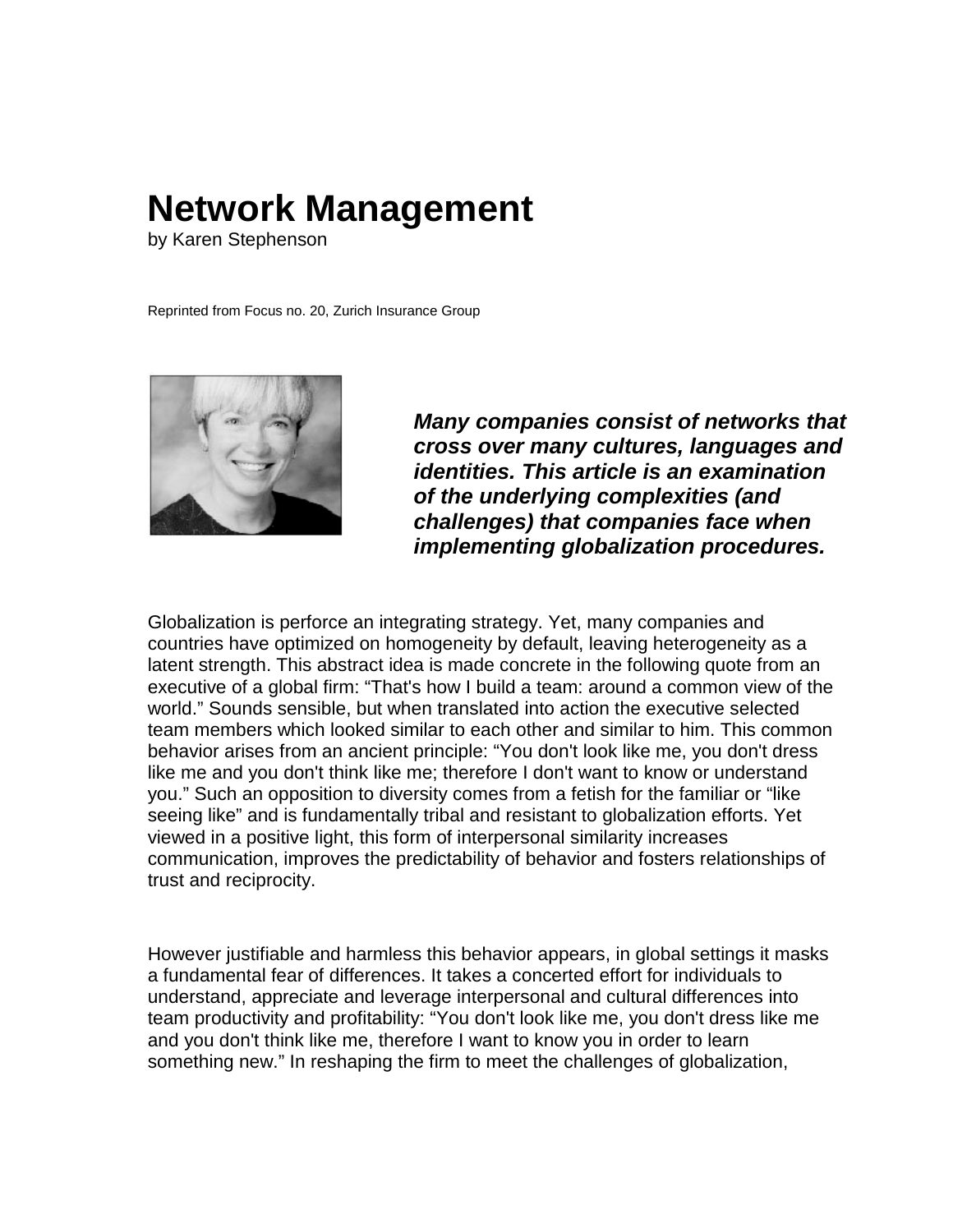competitive advantage may increasingly depend on integrating and leveraging that latent strength by diversifying organizational and global networks.

What is a network? In today's popular literature and business press, there is a lot of talk about social and organizational networked the role they play in fomenting change. Typically, this literature focuses on the notion of "networking" as actionoriented, i.e., network as a verb. In this light, networking behavior produces relationships and those relationships provide greater access to instrumental resources, i.e., and politics.

There is a second meaning to network, however, and it is far more profound than the first. If one imagines a network as a noun, that is, as an organizational structure, then the next logical question to ask is: are there any recurring or predictable structures and what role do these structures play in forming or maintaining a company or country culture? We are all well aware of the existence of communications channels or networks that honeycomb organizations. Messages and judgments course silently and unseen in networks which connect people and organizations. We have all been a part of one and surprised by a few. What if these networks have predictable patterns, and what if they could be accurately identified and diagnosed so that tasks could be accomplished efficiently and effectively?

The short answer is: Yes, it can be done! A culture can be X-rayed for its networks. Once identified, networks can be efficiently managed to affect the rate and substance of any change. One way to make abstract networks more concrete is to borrow from the biological sciences. For example, although everyone's genetic make-up is different, the basic building block of genetic material is DNA and the structure of DNA is the same for everyone. In like fashion, every organization's networks are different, but the basic building block of every network is the "kite network" and the kite network has the same structure in every organization.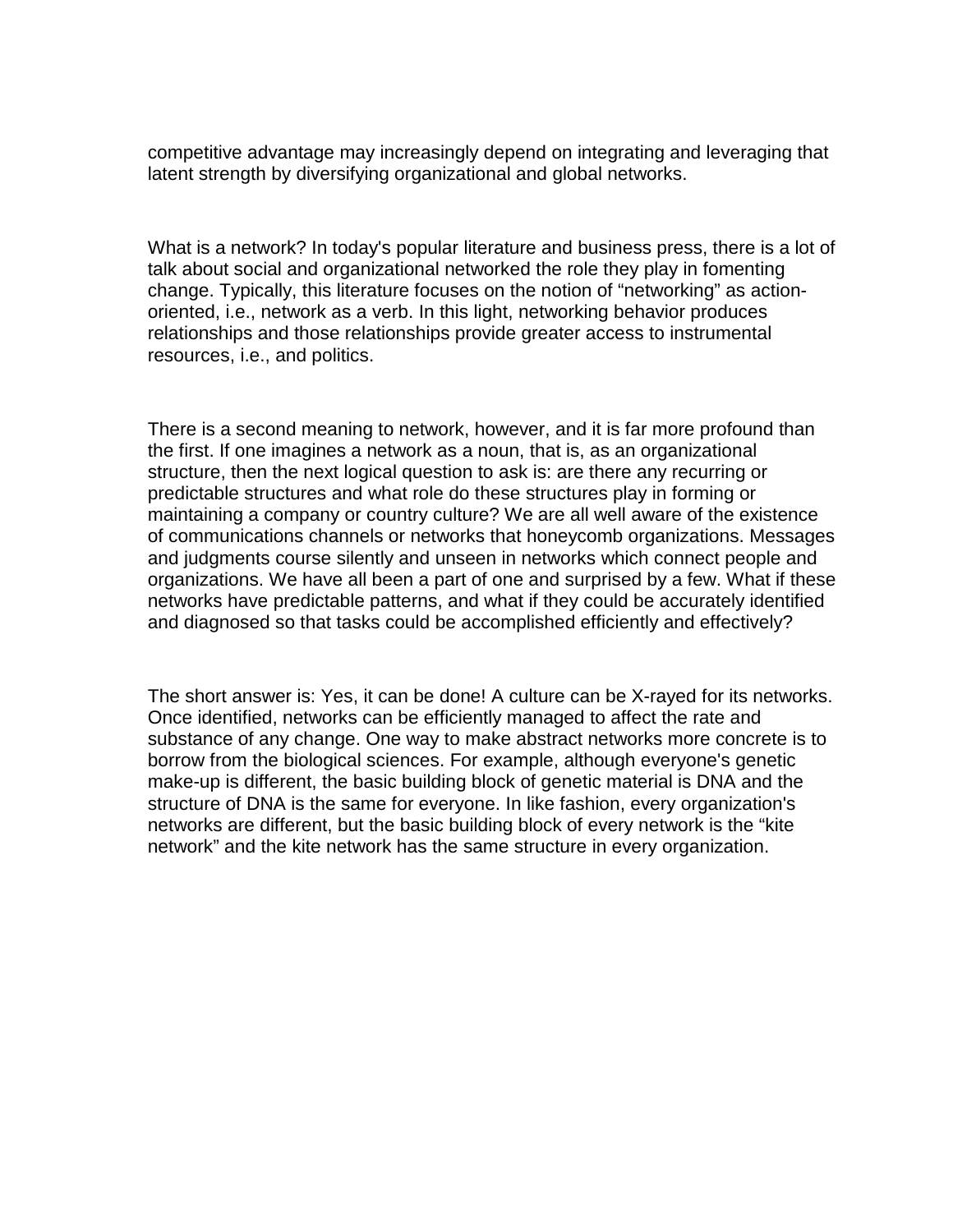

To illustrate this, the kite network is depicted in the figure. There are three "central" nodes in the kite network (Diane, Heather, and Fernando and Garth) and I call these three nodes "culture carriers". In other words, every culture is comprised of networks and every network will have these three nodes. The individuals who occupy these positions do so by virtue of their deep-seated (not necessarily long-standing) relationship of trust with most members of the organization. Typically these individuals are "invisible" to members of the hierarchy or grossly underestimated in terms of their ability to influence and persuade others to do their bidding.

Let's take a look at the figure and describe the three culture carriers in more detail. The most intuitively obvious node in the kite network is Diane because she is centrally connected to the greatest number of people in the network. She is a "hub" and generally unaware of her centrality. The second most intuitively obvious position is Heather. Although not connected to as many people as Diane, Heather is usually very much aware that she is on a critical pathway connecting parts of the organization. This "gatekeeping" role is critical to the organization's functioning. When reorganizations or mergers fail, it is generally because the Heathers of the world took it upon themselves to obstruct the change, that is, they became a bottleneck. A bottleneck is only one of two possible functions of the gatekeeping position. When Heather facilitates and approves the speedy passage of needed information, she is adding value and hence a "broker" of information. Thus gatekeepers can be either brokers or bottlenecks in the network. The third central position is Fernando and Garth. Both are identified because both are structurally equivalent in the kite network. Normally Fernando and Garth are connected to everyone in the network by the shortest number of paths. As filters of information, they are the de facto "pulse takers" of the organization, knowing what everyone is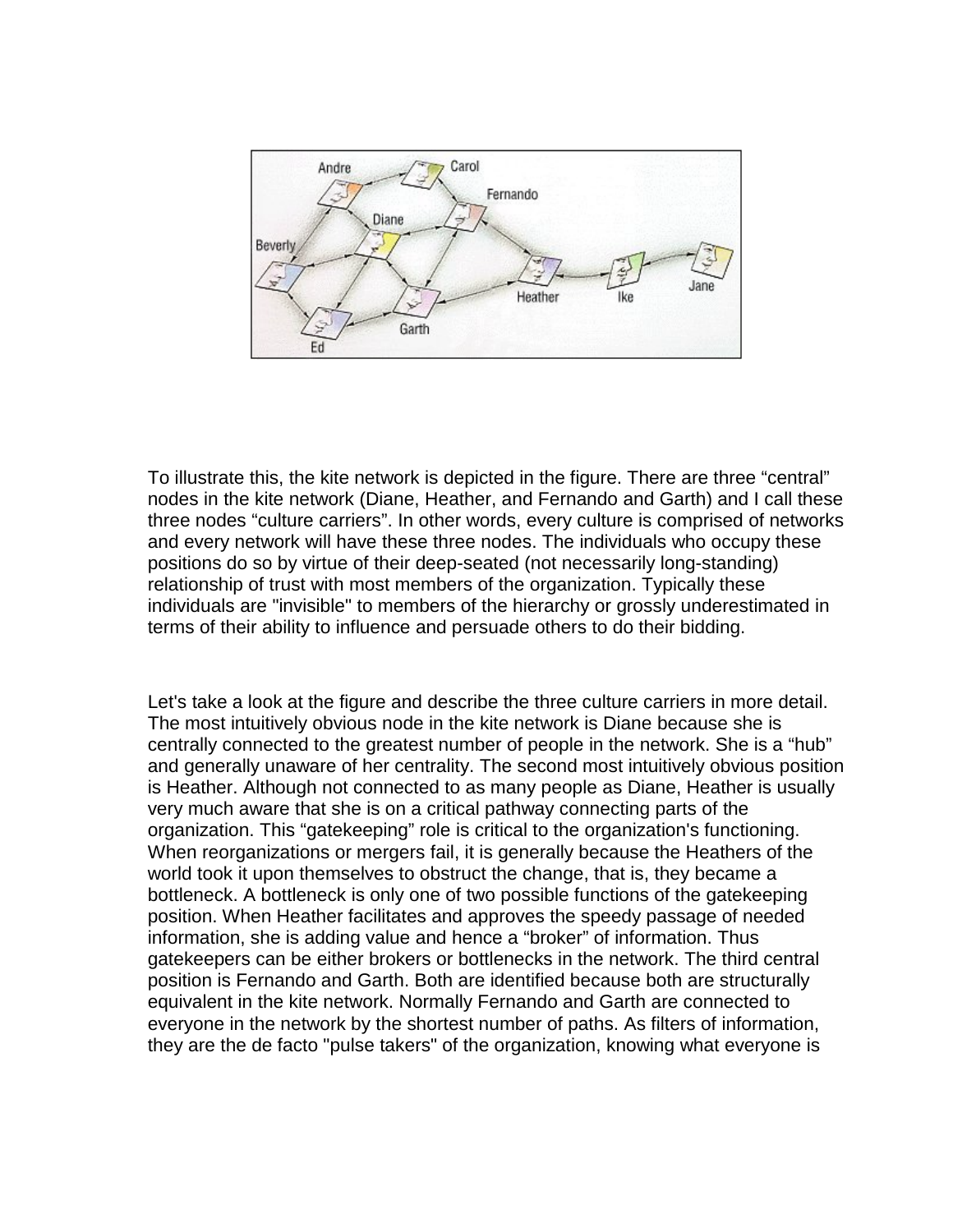saying and doing.

Let's review the main concepts. Every culture is resistant to change largely because it is comprised of similar groupings of people who share the same goals and ways of working; to put it in the words of the executive, they share "a common view of the world". Globalization efforts often fail because competing corporate (some might say "tribal") loyalties prevent organizations from effectively working together. However, tribal loyalties can be understood because they stem from: the culture, and every culture has within it these recurring network structures. Thus the key to unlocking the structure of a culture lies in decoding its networks. The key is this: each and every network has three pivotal nodes which if properly identified can be used to change any culture. Whether new cultures emerge or old cultures merge, locating the culture carriers (Diane, Heather, and Fernando and Garth) can be critical to an efficient and effective outcome. By identifying and incorporating the culture carriers into the change process, the rest of the network and logically, the rest of the culture, will be dramatically affected.

How do you begin to implement this network knowledge? Let's look at globalization. How does one efficiently and effectively globalize? From the human resource perspective, language, manners, dress codes, etc. (i.e., the "cliff notes of culture") are required knowledge.

But in addition to protocol, you must dig deeper into the structure of culture by finding the networks and culture carriers that hold culture in place. Once identified, you can deploy these culture carriers strategically in the same way you would play a hand of cards you have been dealt. For example, use Diane to announce the change. Make sure Heather supports the changes. After the change is implemented, revisit with Fernando and Garth to ensure that communications are what you think they should be. After all, if the culture carriers are convinced that globalization is the right thing to do, their opinion will carry more weight than all the communications programs in the world. Let the network work for you rather than you working against the network. To appoint a high performance team, anoint it for success by including a few Heathers, Dianes and Fernando/Garths. In this way, these culture carriers as critical members of the team will help galvanize the team during difficult times and when the team must perform work remotely.

Working in a virtual world with less and less face-to-face contact will no doubt affect the way we develop trust with one another and form networks. Having said that, let